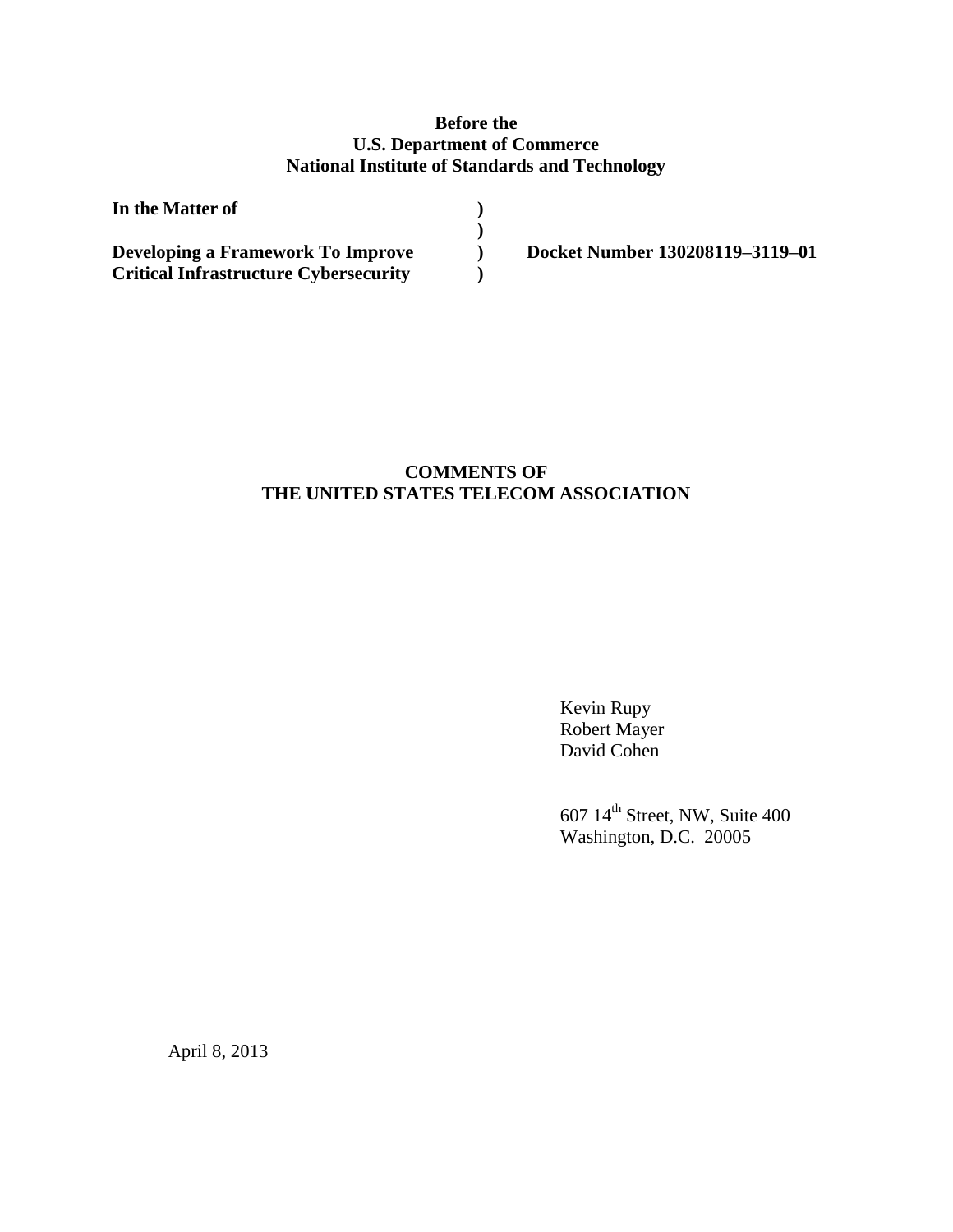# **Table of Contents**

| L. | The Framework Should Treat the Protection and Security of Critical Infrastructure         |
|----|-------------------------------------------------------------------------------------------|
|    | from Cyber-Threats as a Shared Responsibility Across all Participants who are part of the |
|    |                                                                                           |
|    | II. The Framework Should be Designed to Ensure Approaches That are Flexible and           |
|    |                                                                                           |
|    |                                                                                           |
|    | IV. The Framework Should Promote a Partnership Based on Mutual Interest and Trust.10      |
|    | V. The Framework Should Foster Increased Information Sharing and Liability                |
|    |                                                                                           |
|    | VI. The Framework Should Encourage the Development of Business-case Analyses That         |
|    |                                                                                           |
|    | VII. The Framework Must Recognize That in Instances Where the Need to Invest Goes         |
|    | Beyond the Ability to Make the Business Case, Incentives are Necessary to Promote         |
|    |                                                                                           |
|    | VIII. The Framework Must Eliminate Wasteful and Redundant Duplicative Efforts 17          |
|    |                                                                                           |

\* \* \*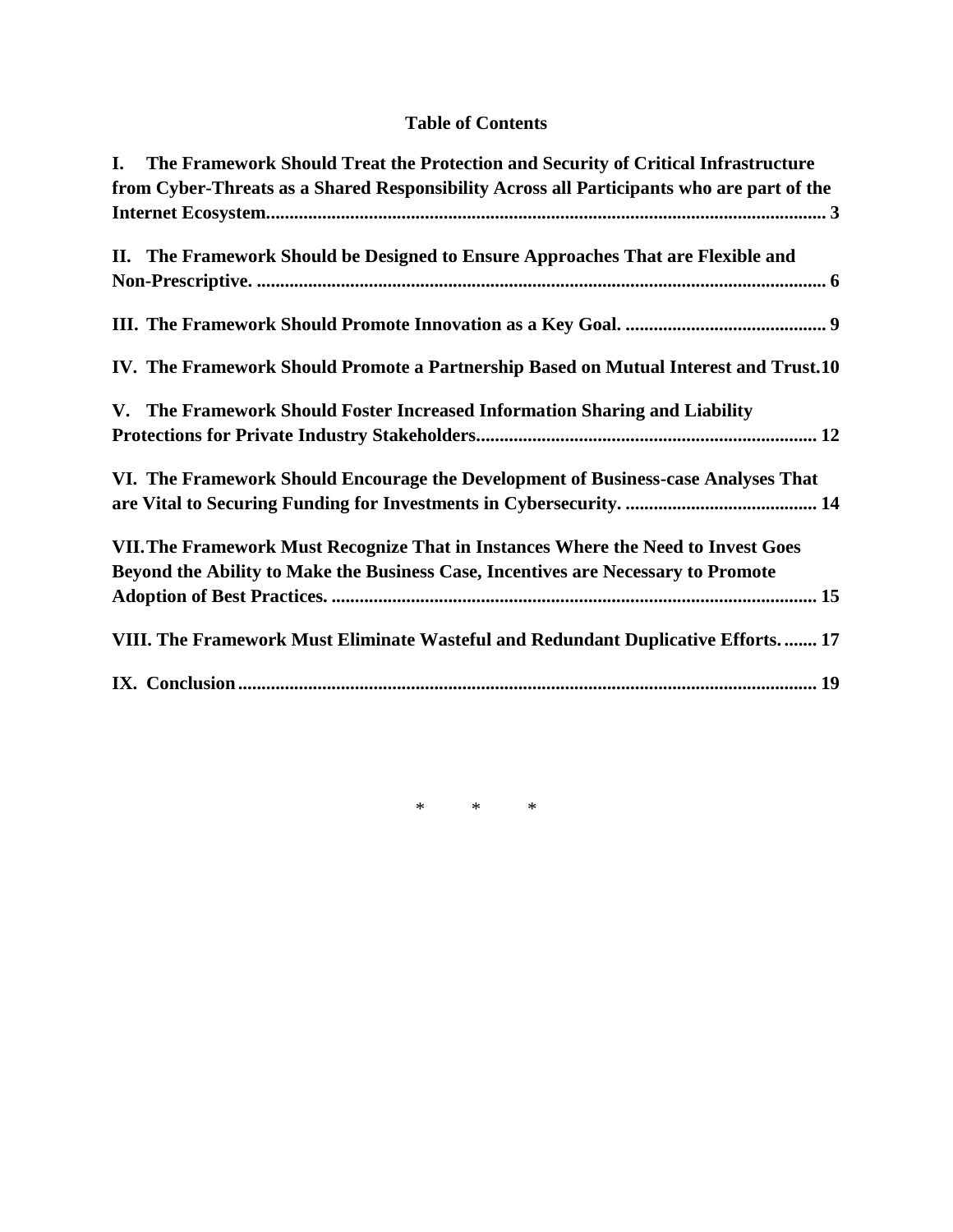### **Before the U.S. Department of Commerce National Institute of Standards and Technology**

**) ) ) )**

| In the Matter of                             |  |
|----------------------------------------------|--|
| Developing a Framework To Improve            |  |
| <b>Critical Infrastructure Cybersecurity</b> |  |

l

**Docket Number 130208119–3119–01**

# **COMMENTS OF THE UNITED STATES TELECOM ASSOCIATION**

USTelecom $<sup>1</sup>$  provides these comments to the Department of Commerce (Commerce) and</sup> the National Institute of Standards and Technology (NIST) (collectively "the Departments") in the above referenced proceeding,<sup>2</sup> regarding the development of a framework to reduce cyber risks to critical infrastructure (the "Framework"). In order to develop an effective Framework that is optimized for addressing cyber-security-related risks across all sixteen critical infrastructure sectors, the Departments' efforts should be informed through eight guiding principles.

First, the Framework must acknowledge the shared responsibility of all stakeholders who collectively comprise the vast Internet ecosystem. Because of the interdependent, interconnected and global nature of cyberspace, an effective cybersecurity Framework must ensure that the costs of protecting and securing this evolving ecosystem are borne by all participants who are positioned to improve the resiliency and security of the Internet ecosystem and not inappropriately shifted to downstream entities.

<sup>&</sup>lt;sup>1</sup> USTelecom is the premier trade association representing service providers and suppliers for the telecommunications industry. USTelecom members provide a full array of services, including broadband, voice, data, and video over wireline and wireless networks.

<sup>2</sup> Notice; Request for Information, *Developing a Framework To Improve Critical Infrastructure Cybersecurity*, 78 Fed. Reg. 13024 (February 26, 2013) (*Notice*).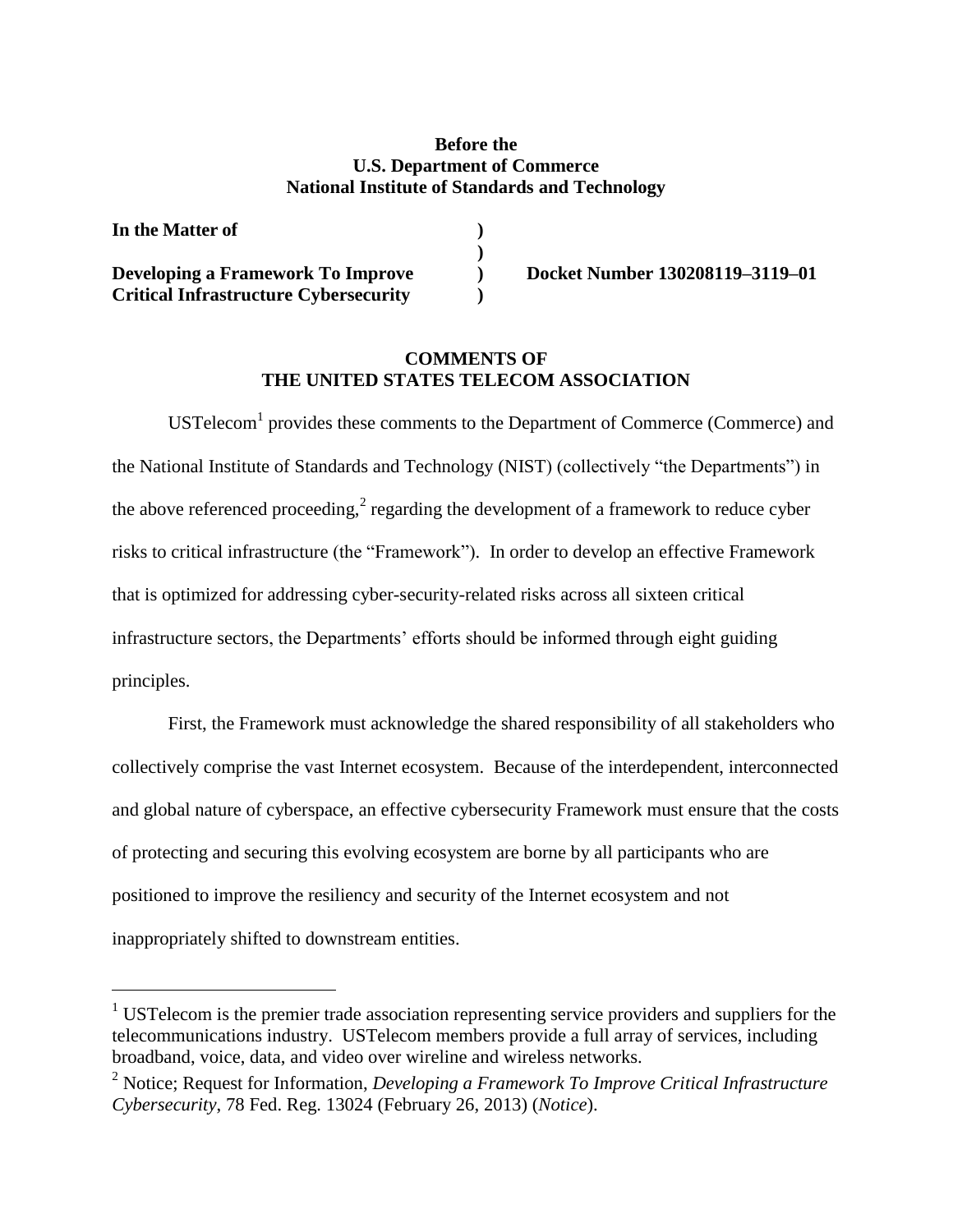Given the rapid and ever-changing nature of the cybersecurity threat, a successful Framework must be flexible and adaptable. This acknowledges the difficulty of predicting in advance the manner and means by which network providers will have to respond to cybersecurity threats. The Framework should also avoid a counter-productive regulatory approach which would divert resources and attention from deterrence to compliance with particular rules that will quickly become outdated.

 The Framework should be based on mutual interest and trust. It should reflect the primacy of the public-private partnership model which has an established, successful history and is ideally suited for application in the current context.

The Framework should foster increased information sharing between private industry and government stakeholders. The continuing legal uncertainties surrounding such information sharing, and their effect on limiting the sharing of relevant information about cyber threats, stands as a substantial cybersecurity challenge.

The Framework should encourage the development of business-case analyses that are vital to securing funding for investments in cybersecurity. Some companies will have business models supporting cost-recovery for cyber-related efforts, while others may not, and the Framework must address this potential barrier to successful implementation of effective cybersecurity measures. The Framework must also recognize that in instances where the need to invest goes beyond the ability to make the business case, incentives will be necessary to promote adoption of best practices.

Finally, the Departments must ensure that the Framework promotes efficient and integrated coordination of federal governmental cybersecurity efforts. In particular, there is

2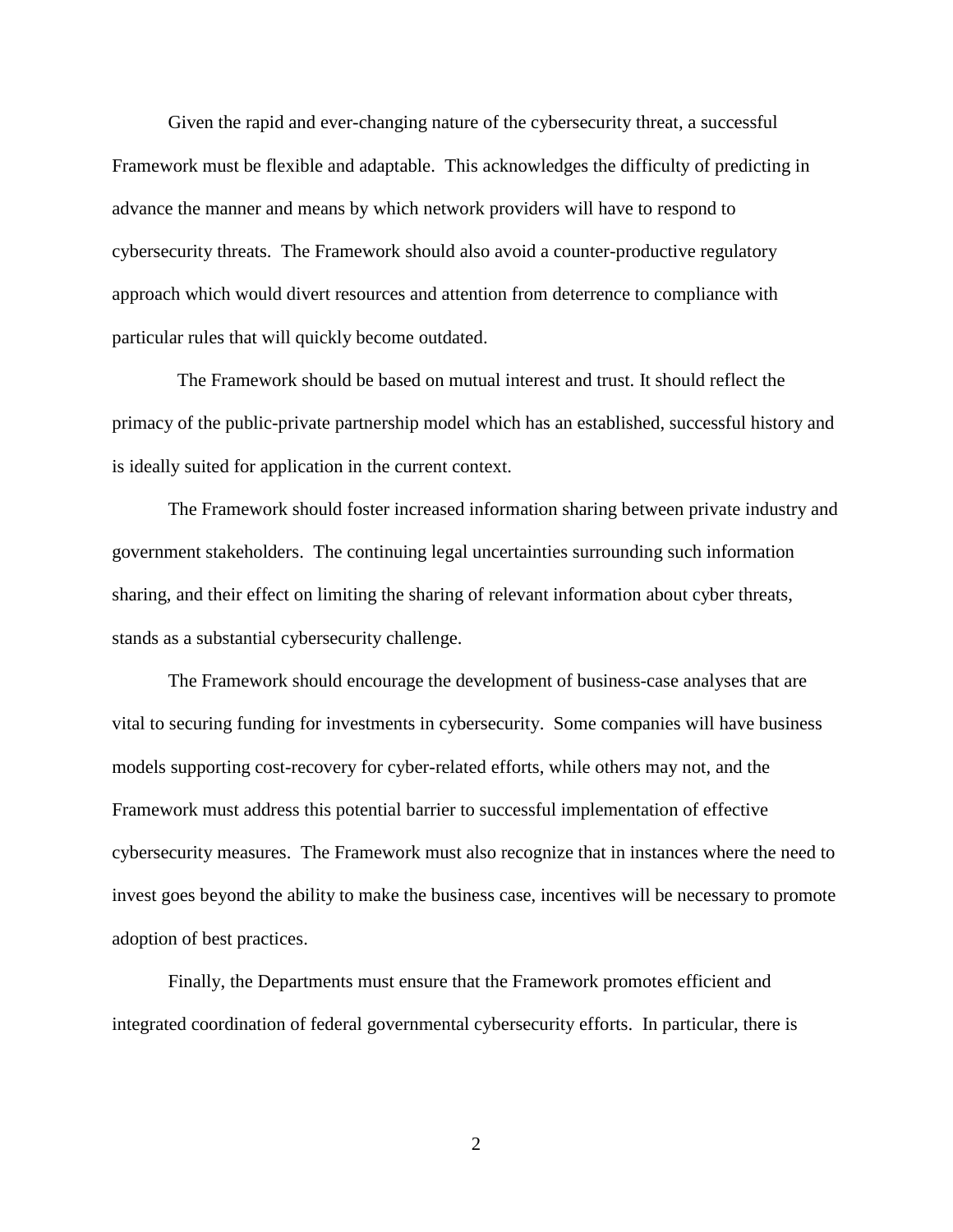urgent need for greater federal level coordination regarding the increasing number of federal agencies with involvement in cybersecurity issues.

# <span id="page-4-0"></span>**I. The Framework Should Treat the Protection and Security of Critical Infrastructure from Cyber-Threats as a Shared Responsibility Across all Participants who are part of the Internet Ecosystem.**

The Framework developed by the Departments must acknowledge the interdependencies between the broad and diverse range of stakeholders throughout the Internet ecosystem, given the profound cybersecurity threat to a broad range of areas – including national security, economic security, civil liberties and privacy. A Framework that focuses on a single solution or discrete industry segments would be the equivalent of a modern-day Maginot Line – a formidable single line of defense that creates the illusion of security, but is easily circumvented.

An effective Framework must acknowledge the basic tenet that protection of the Internet Ecosystem is a shared responsibility and that all participants have "skin in the game." The voluntary Cybersecurity Framework developed by the Departments must therefore apply to application and operating system developers, device manufacturers, Internet service and cloud service providers, search engine and website owners, anti-virus and security vendors, and others who are deemed critical infrastructure sectors under Presidential Policy Directive/PPD21.<sup>3</sup> The Framework must lead to efforts to hold entities responsible for creating vulnerabilities accountable and deter any efforts by any stakeholder group to shift burdens downstream to other sectors or enterprises.

The Internet is a highly complex global system of networks, the product of connections that allow for interaction between hundreds of millions of systems and devices each day.

<sup>3</sup> Presidential Policy Directive/PPD-21, *Presidential Policy Directive – Critical Infrastructure Security and Resilience*, February 12, 2013 (available at: [http://www.whitehouse.gov/the-press](http://www.whitehouse.gov/the-press-office/2013/02/12/presidential-policy-directive-critical-infrastructure-security-and-resil)[office/2013/02/12/presidential-policy-directive-critical-infrastructure-security-and-resil\)](http://www.whitehouse.gov/the-press-office/2013/02/12/presidential-policy-directive-critical-infrastructure-security-and-resil) (visited April 8, 2013).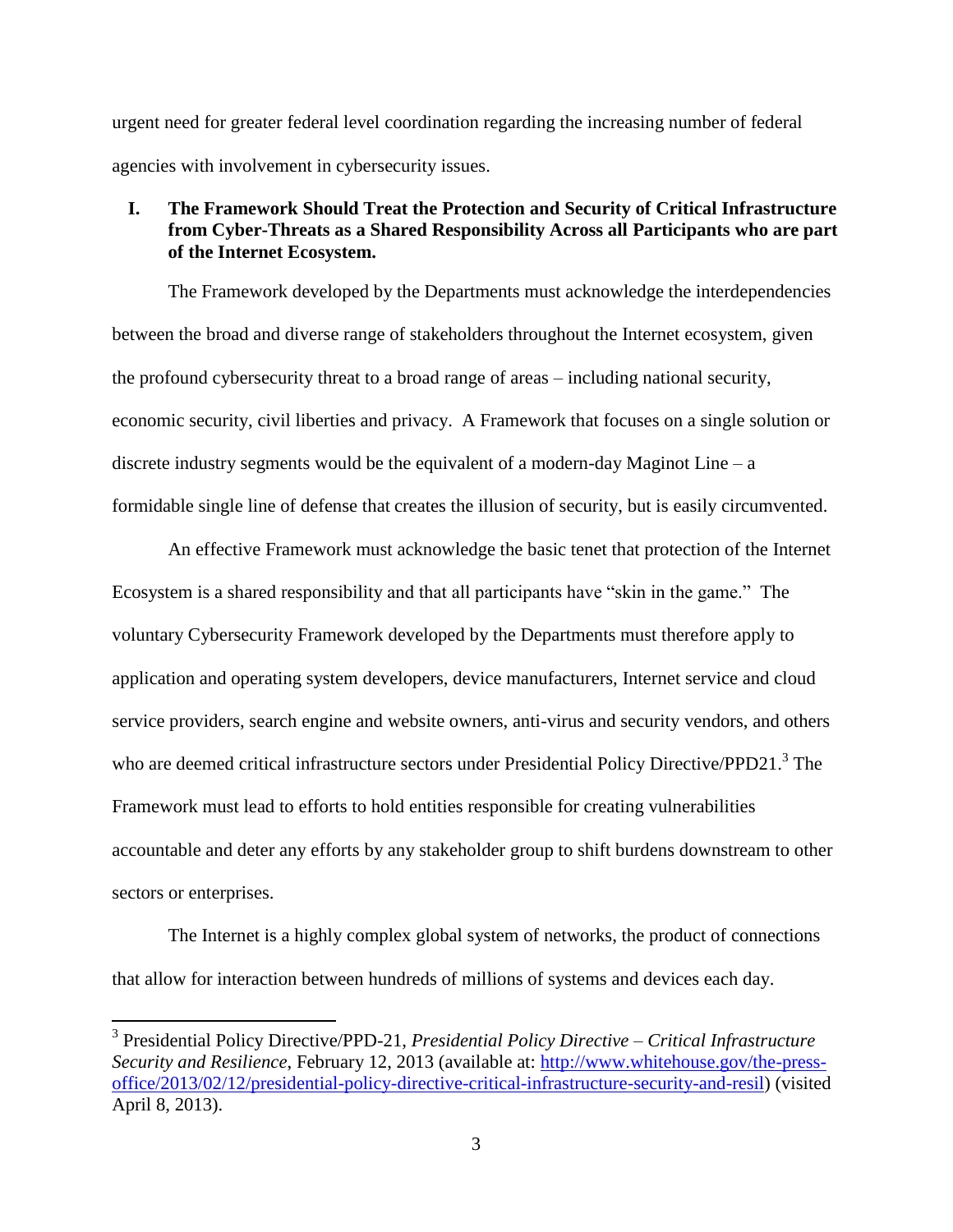Though these structures differ in terms of size, capacity, function, and purpose, together they form an expansive and dynamic ecosystem through which massive amounts of data are transferred and exchanged. Any discussion of cybersecurity must therefore address all aspects of the Internet environment, to include products, functions and services, such as those provided by the above listed participants. Such a holistic approach is essential, based on the organic nature of the Internet. In this sense, the Internet has developed an organic quality insofar as it continually grows and adapts in response to newly added systems, functions and services.

For example, a study from Cisco concluded that in 2008 the number of devices connected to the Internet exceeded the number of people on earth – and by 2020, Cisco projects there will be 50 billion devices connected to the Internet.<sup>4</sup> Similarly, while concepts such as cloud computing were viewed as a "risky bet" a mere seven years ago,  $5$  cloud computing is emerging as one of the most vibrant competitive industries in today's marketplace. Analysts expect that spending on public cloud services will increase 20 percent in 2012, to \$109 billion, from \$91 billion in 2011. By 2016, such expenditures could nearly double, to \$207 billion.<sup>6</sup> As such, the Framework developed by the Departments must acknowledge the broad and diverse nature of products, services and devices that comprise the Internet.

Doing so would help ensure that any resulting policy initiatives flow throughout the Internet ecosystem. This is particularly important, since participants in the Internet ecosystem

<sup>4</sup> Arik Hesseldahl, *Cisco Reminds Us Once Again How Big the Internet Is, and How Big It's Getting*, All Things Digital website, July 14, 2011 (available at: [http://allthingsd.com/20110714/cisco-reminds-us-once-again-how-big-the-internet-is-and-how](http://allthingsd.com/20110714/cisco-reminds-us-once-again-how-big-the-internet-is-and-how-big-its-getting/?mod=googlenews)[big-its-getting/?mod=googlenews\)](http://allthingsd.com/20110714/cisco-reminds-us-once-again-how-big-the-internet-is-and-how-big-its-getting/?mod=googlenews) (visited April 4, 2013).

<sup>5</sup> Bloomberg Business Week, *Jeff Bazos' Risky Bet*, November 13, 2006 (available at: [http://www.businessweek.com/magazine/content/06\\_46/b4009001.htm\)](http://www.businessweek.com/magazine/content/06_46/b4009001.htm) (visited April 4, 2013).

<sup>6</sup> *See*, Hardy, Quentin, New York Times Bits Blog, *Information Technology Spending to Hit \$3.6 Trillion in 2012, Report Says*, July 9, 2012 (available at: [http://bits.blogs.nytimes.com/2012/07/09/information-technology-spending-to-hit-3-6-trillion-in-](http://bits.blogs.nytimes.com/2012/07/09/information-technology-spending-to-hit-3-6-trillion-in-2012-report-says/)

[<sup>2012-</sup>report-says/\)](http://bits.blogs.nytimes.com/2012/07/09/information-technology-spending-to-hit-3-6-trillion-in-2012-report-says/) (visited April 4, 2013).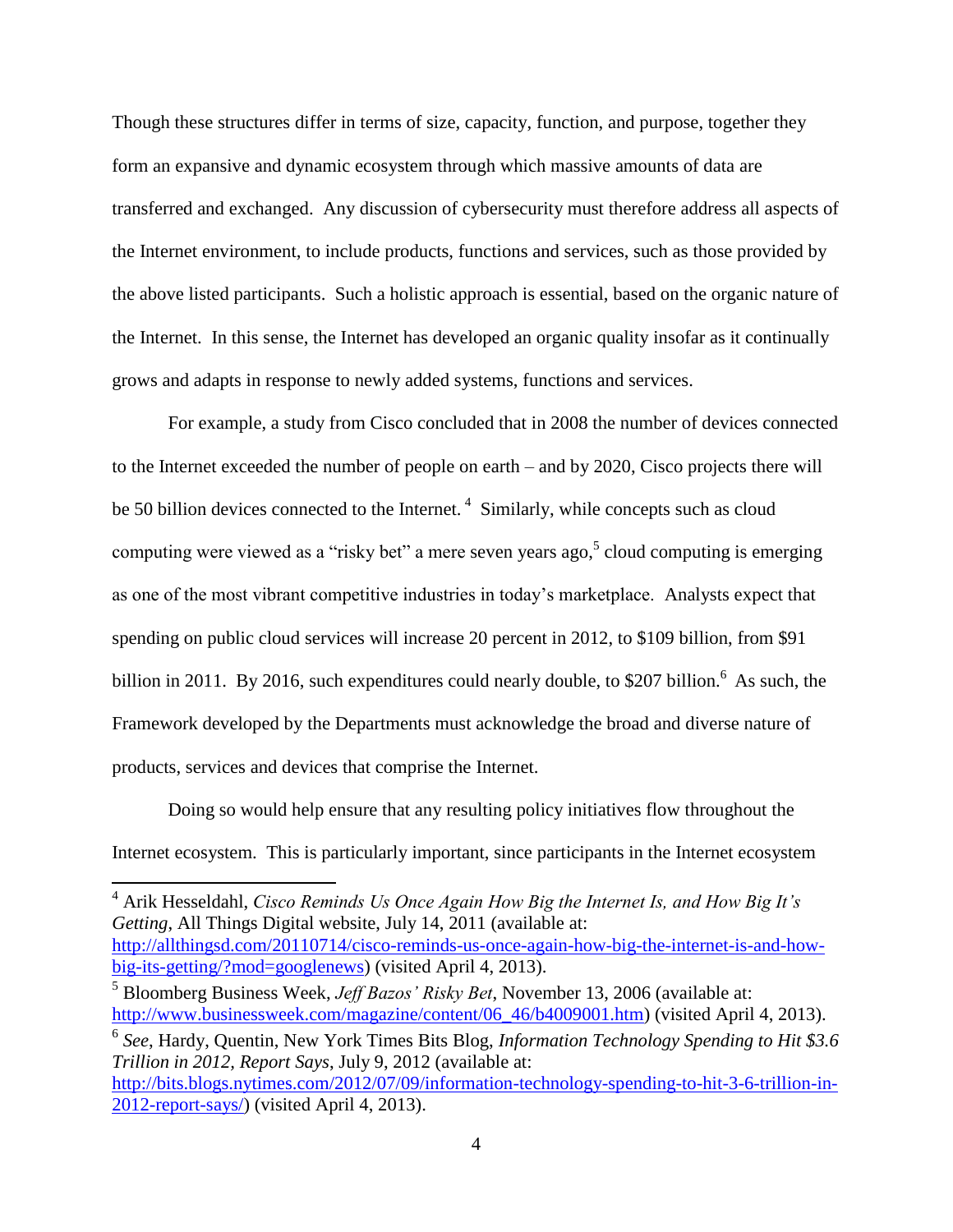operate in both an autonomous and interdependent fashion. As a result, changes in one product or service may significantly implicate other entities within the Internet ecosystem. Consequently, it is impossible to isolate individual components of the Internet, since regulating some components (*e.g.*, broadband networks) would in no way guarantee the security in other equally important components (*e.g.*, software products).

For example, the 2010 attack on Google and at least thirty-three other companies from an entity in mainland China demonstrated how various Internet components are inextricably linked.<sup>7</sup> The theft of Google's information, including a password system that controlled millions of users' access to a variety of web services, including business services, was initiated when hackers sent an instant message to a single Google employee in China. The instant message linked to a website that enabled hackers to manipulate the employee's personal computer. Using that *single computer* as an access point, the hackers gained further access to Google's network at its headquarters in California. From there, they accessed a critical software repository that contained the information that they stole. The hackers transferred the stolen information to another set of computers in Texas, and from there to an unknown location. The attack on Google highlights how vulnerabilities in a *single* area within the Internet ecosystem can cause reverberations throughout the *entire* Internet ecosystem.

Exploitation of vulnerabilities can be achieved through any number of access points throughout the Internet ecosystem. Indeed, some of the most newsworthy events in recent years

<sup>7</sup> See, David E. Sanger, John Markoff, *After Google's Stand on Chine, U.S. Treads Lightly*, New York Times, January 14, 2010 (available at: [http://www.nytimes.com/2010/01/15/world/asia/15diplo.html?\\_r=1&ref=technology\)](http://www.nytimes.com/2010/01/15/world/asia/15diplo.html?_r=1&ref=technology) (visited April 4, 2013).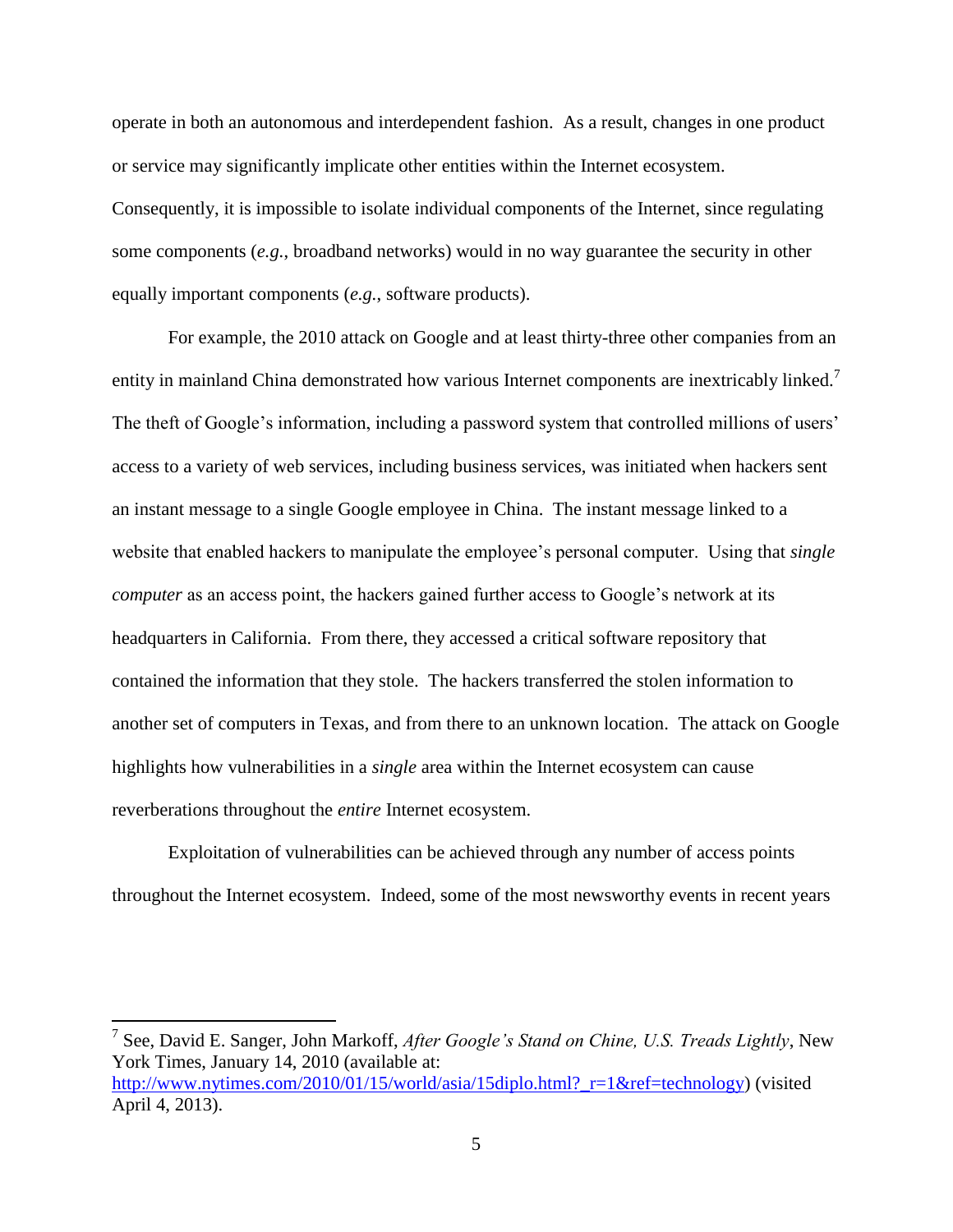have highlighted the vulnerabilities contained in software (*e.g.*, Conficker and Stuxnet),<sup>8</sup> consumer websites (*e.g.*, the recent wave of attacks against six major American banks),<sup>9</sup> hardware (*e.g.*, acknowledgement that imported electronics are sometimes pre-loaded with malware),  $^{10}$  and even consumer end-users. As noted in the recent report from Mandiant, once a hacker has breached any of these individual vulnerabilities, its ability to impact other segments of the Internet environment is increased.<sup>11</sup> The Framework must therefore be developed in a way that acknowledges the diversity of products, services and devices that comprise the Internet.

# <span id="page-7-0"></span>**II. The Framework Should be Designed to Ensure Approaches That are Flexible and Non-Prescriptive.**

For the Framework to be effectively implemented, it must be flexible and non-

prescriptive given the broad nature and significant number of stakeholders within the Internet ecosystem. 'One-size-fits-all' approaches to cybersecurity will be unworkable. Solutions must allow the different participants in the ecosystem to tailor their solutions for their different business models and access to resources.

A recent report issued by the Government Accountability Office (GAO) underscores this point by cataloguing the voluminous cybersecurity guidance currently available from national

<sup>8</sup> David Sanger, New York Times, *Obama Order Sped Up Wave of Cyberattacks Against Iran*, June 1, 2012 (available at: [http://www.nytimes.com/2012/06/01/world/middleeast/obama](http://www.nytimes.com/2012/06/01/world/middleeast/obama-ordered-wave-of-cyberattacks-against-iran.html)[ordered-wave-of-cyberattacks-against-iran.html\)](http://www.nytimes.com/2012/06/01/world/middleeast/obama-ordered-wave-of-cyberattacks-against-iran.html) (visited April 4, 2013).

<sup>9</sup> Nicole Perlroth, New York Times, *Attacks on 6 Banks Frustrate Customers*, September 30, 2012 (available at: [http://www.nytimes.com/2012/10/01/business/cyberattacks-on-6-american](http://www.nytimes.com/2012/10/01/business/cyberattacks-on-6-american-banks-frustrate-customers.html)[banks-frustrate-customers.html\)](http://www.nytimes.com/2012/10/01/business/cyberattacks-on-6-american-banks-frustrate-customers.html) (visited April 4, 2013).

<sup>10</sup> Geoff Duncan, Digital Trends, *DHS aware of imported electronics pre-loaded with malware*, July 11, 2011 (available at: [http://www.digitaltrends.com/international/dhs-aware-of-imported](http://www.digitaltrends.com/international/dhs-aware-of-imported-electronics-pre-loaded-with-malware/)[electronics-pre-loaded-with-malware/\)](http://www.digitaltrends.com/international/dhs-aware-of-imported-electronics-pre-loaded-with-malware/) (visited April 4, 2013).

<sup>11</sup> *See e.g.*, Mandiant Report, *APT1, Exposing One of China's Cyber, Espionage Units*, pp. 34 – 36. *See also*, New York State Office of Cyber Security website, *Cyber Security Advisories* (available at: [http://www.dhses.ny.gov/ocs/advisories/\)](http://www.dhses.ny.gov/ocs/advisories/) (visited April 4, 2013).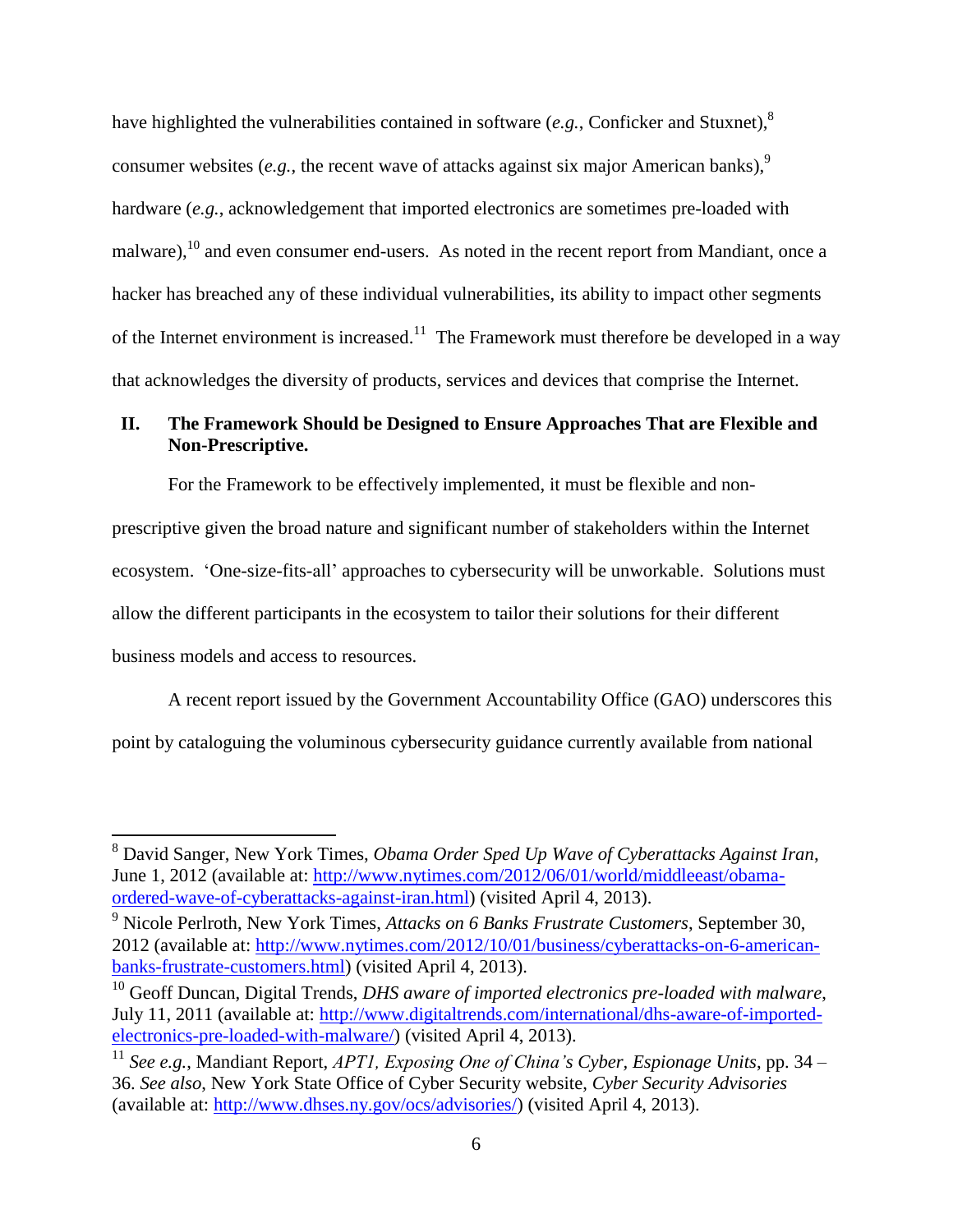and international organizations for entities within all seven critical infrastructure sectors.<sup>12</sup> These wide-ranging and detailed guidelines highlight the futility of attempting to develop a onesize fits all solution across even one of the seven critical infrastructure sectors.

The extensive and evolving catalogue of standards, best practices and guidance – which GAO acknowledges is not all-inclusive<sup>13</sup> – has been developed over several years through various public-private frameworks across all seven critical infrastructure sectors, and GAO acknowledges that much of this guidance is "tailored to business needs of entities or provides methods to address unique risks or operations."<sup>14</sup>

Stakeholders within the communications sector are already leveraging existing industry practices and norms, as demonstrated by the detailed record of standards contained in the GAO report. The guidance documents for the communications sector contained in the GAO report cover a variety of topics such as telecommunication industry security standards, network engineering standards, and security configuration guides. GAO concluded that the standards listed in the report are "all widely used within the sector."<sup>15</sup> GAO also found that while the use of cybersecurity guidance is not mandatory, private entities voluntarily implement such guidance to mitigate risks, protect intellectual property, ensure interoperability among systems, and encourage the use of leading practices.<sup>16</sup>

<sup>12</sup> Government Accountability Report, *Critical Infrastructure Protection, Cybersecurity Guidance Is Available, but More Can Be Done to Promote Its Use*, December, 2011, GAO 12-92 (*GAO Report*). The seven critical infrastructure sectors are: banking and finance; communications; energy; health care and public health; information technology; nuclear reactors, material, and waste; and water.

<sup>13</sup> *GAO Report*, p. 53.

 $^{14}$  *Id.*, p. 2.

<sup>15</sup> *Id.*, p. 16.

<sup>16</sup> *Id.*, p. 32.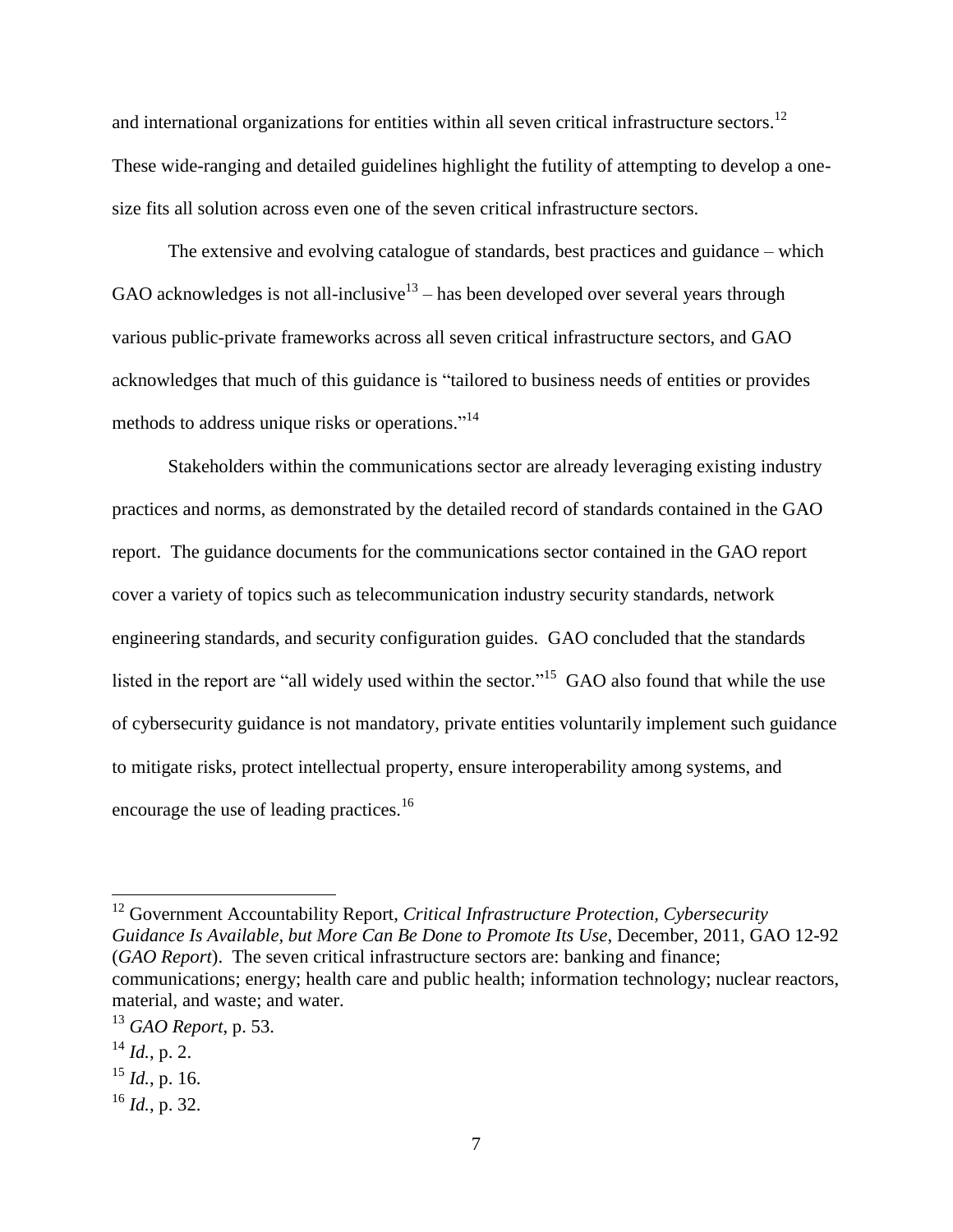The widespread use of these standards demonstrates the strong commitment of industry stakeholders to implementing robust cybersecurity measures. More importantly, these voluntary guidelines and established industry norms should be viewed as measures that are complementary to the ongoing innovation within the communications sector. While standards, norms and best practices are adequate to address known/current threats, innovation is essential to guard against unknown/future threats given the constantly evolving nature of cybersecurity. Mandated federal cybersecurity standards, norms or best practice would negatively impact this innovation and would prove to be counterproductive to ongoing cybersecurity efforts. Furthermore, any effort to transform voluntary best practices derived in consensus-based venues into prescriptive mandates would have a serious chilling effect on future partnership and voluntary initiatives.

The Departments should foster this mutually beneficial environment by developing a flexible, non-prescriptive Framework to ensure that private industry stakeholders can continue to respond to cyber-threats in a rapid and efficient manner. As USTelecom noted in a letter to the White House last year, mandated practices and rules will undermine cybersecurity efforts by leading to uniformity and predictability; thereby making it easier for cybercriminals to prey on consumers and businesses. In addition, with "speed-of-response to cyber emergencies often measured in seconds, not hours or days, providers must be able to take decisive action without regulatory second-guessing or the need for a lengthy review and approval process."<sup>17</sup>

Given the continuously evolving nature of the cyber threat, it is imperative that private industry stakeholders are afforded the flexibility to respond to such threats in a rapid and

 $17$  Letter from Walter B. McCormick, Jr., President & CEO, USTelecom; Michael Powell, President & CEO, National Cable & Telecommunications Association; Steve Largent, President & CEO, CTIA – The Wireless Association, to Michael Daniel, Special Assistant to the President and Cybersecurity Coordinator, November 21, 2012 (available at: [http://www.ustelecom.org/news/filings/multi-association-letter-administration-cybersecurity\)](http://www.ustelecom.org/news/filings/multi-association-letter-administration-cybersecurity)( visited April 8, 2013) (*Multi-Association Letter*).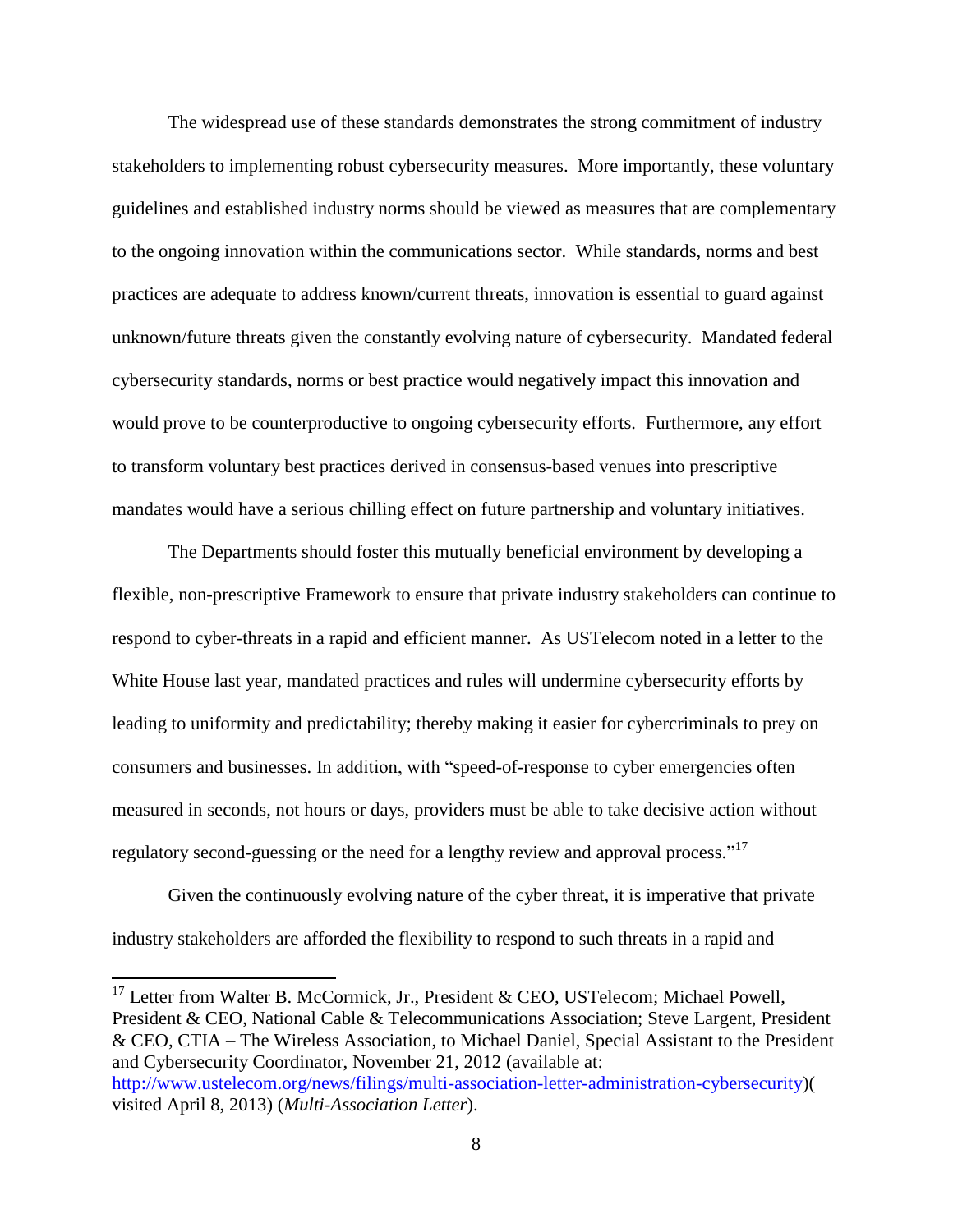efficient manner. A prescriptive Framework would run counter to this reality by imposing timeconsuming, bureaucratic inertia into the cyber-threat response process.

#### <span id="page-10-0"></span>**III. The Framework Should Promote Innovation as a Key Goal.**

Innovation is the most important and effective means to combat cyber threats and USTelecom is encouraged that the Departments acknowledge its importance in the Notice.<sup>18</sup> Private industry stakeholders must continually innovate not only to stay competitive in the marketplace, but to remain ahead of constantly evolving cyber-related threats. Given the importance of a fertile environment for innovation, it is imperative that the Departments ensure that the Framework does not hinder the ability of private industry stakeholders to innovate in the marketplace.

In light of the rapidly changing, and constantly evolving nature of cyber threats, the most realistic weapon in developing effective cybersecurity is private sector innovation and flexibility. Cybersecurity is a fundamental component to the business models of private entities in the communications sector, given the importance to its customers and to its own economic viability. In a highly competitive market, the risk of reputational harm is a strong incentive against complacency and cybersecurity prevention, detection, mitigation and response capabilities are an essential element of business continuity plans. As a result, private entity stakeholders substantially invest in innovative technologies and these efforts have resulted without overly prescriptive norms. The Departments should therefore enshrine innovation within the Framework as an essential policy goal. When the Department of Commerce completed its notice

<sup>&</sup>lt;sup>18</sup> *Notice*, p. 13025 (stating that "[s]teps must be taken to enhance existing efforts to increase the protection and resilience of this infrastructure, while maintaining a cyber-environment that encourages efficiency, innovation, and economic prosperity, while protecting privacy and civil liberties.").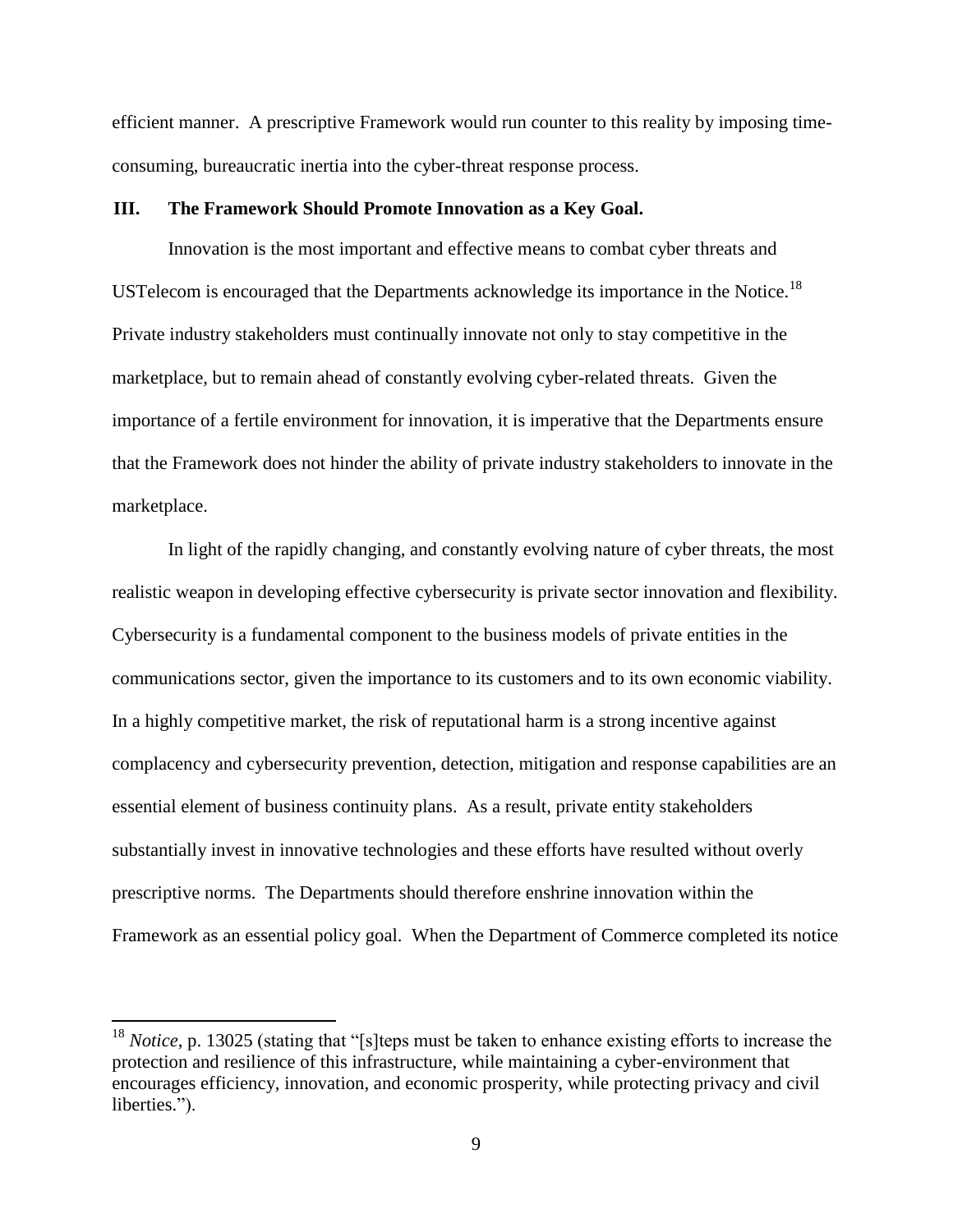of inquiry in 2011 on innovation and the Internet Economy,  $19$  it concluded that the federal government has an interest in "avoiding fragmented and unpredictable rules that frustrate innovation.<sup>220</sup> Indeed, the May 2009 report to the President, "Cyberspace Policy Review: Assuring a Trusted and Resilient Information and Communications Infrastructure," made clear that maintaining an Internet environment that promotes innovation was a "top priority for the nation."<sup>21</sup> The Departments should also ensure that the Framework does not impose technological and/or costly mandates, and includes viable incentives.

# <span id="page-11-0"></span>**IV. The Framework Should Promote a Partnership Based on Mutual Interest and Trust.**

Only through cooperative efforts can critical cybersecurity goals be successfully attained. Cybersecurity is a highly complex issue that impacts a global set of stakeholders that include public and governmental entities. In such a complex environment, when attacks of a serious nature occur, the general practice is to immediately engage multiple stakeholders (*e.g.*, ISPs or government entities) who have unique perspectives and capabilities that must be brought to bear to address the threat. A cooperative approach has been consistently identified by many key organizations as an essential component of the nation's cybersecurity strategy.<sup>22</sup> It is imperative

 $\overline{a}$ 

<sup>20</sup> Green Paper, The Department of Commerce, Internet Policy Task Force, *Cybersecurity, Innovation and the Internet Economy*, p. vi, June 2011 (available at: [http://www.nist.gov/itl/upload/Cybersecurity\\_Green-Paper\\_FinalVersion.pdf\)](http://www.nist.gov/itl/upload/Cybersecurity_Green-Paper_FinalVersion.pdf) (visited April 8, 2013).

<sup>21</sup> The White House, *Cyberspace Policy Review: Assuring a Trusted and Resilient Information and Communications* Infrastructure (2009) (available at:

<sup>&</sup>lt;sup>19</sup> [http://www.commerce.gov/news/press-releases/2011/06/08/commerce-department-proposes](http://www.commerce.gov/news/press-releases/2011/06/08/commerce-department-proposes-new-policy-framework-strengthen-cybersec)[new-policy-framework-strengthen-cybersec](http://www.commerce.gov/news/press-releases/2011/06/08/commerce-department-proposes-new-policy-framework-strengthen-cybersec) (visited April 3, 2013).

[http://www.whitehouse.gov/assets/documents/Cyberspace\\_Policy\\_Review\\_final.pdf\)](http://www.whitehouse.gov/assets/documents/Cyberspace_Policy_Review_final.pdf) (visited April 4, 2013) (*Cyberspace Policy Review*).

<sup>&</sup>lt;sup>22</sup> *See e.g.*, Center for Strategic and International Studies Report, Securing Cyberspace for the 44th Presidency, A Report of the CSIS Commission on Cybersecurity for the 44th Presidency, December 2008, pp. 43 – 48 (stating that the U.S. government should rebuild the public-private partnership on cybersecurity to focus on key infrastructures and coordinated preventive and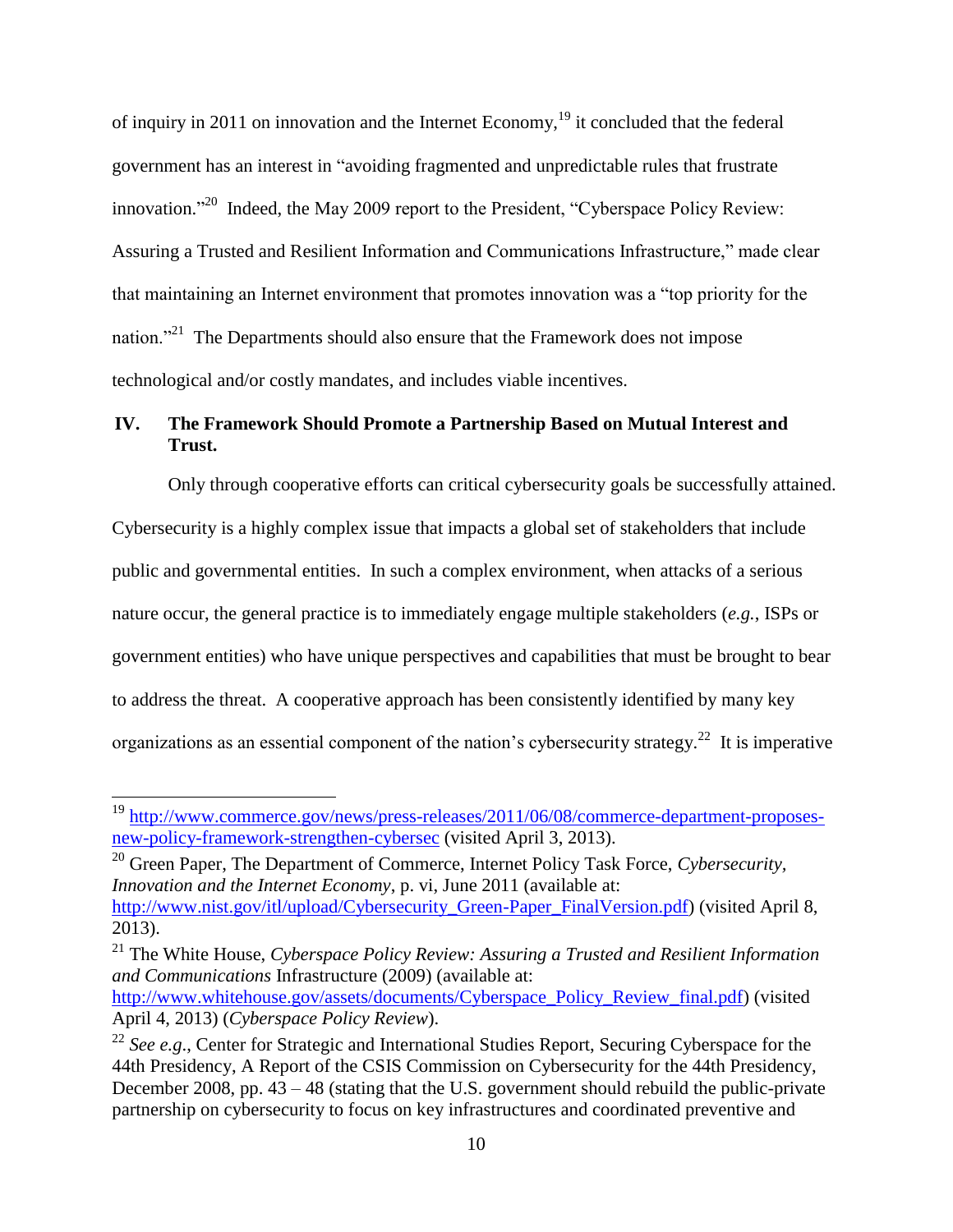that the framework be based on the primacy of the public-private partnership model. Such models have an established, successful history and have been widely embraced by government and industry alike.<sup>23</sup> The public-private partnership model is ideally suited for incorporation into the Framework, and USTelecom has commented at length on the many benefits of such an approach. 24

Being that the majority of critical infrastructure at issue is privately owned, cooperative

efforts between public and private entities are a pragmatic approach to effective cybersecurity.

Moreover, the consultative nature of such an approach has the greatest likelihood of success, due

to its collaborative nature.

 $\overline{a}$ 

responsive activities) (available at:

[http://csis.org/files/media/csis/pubs/081208\\_securingcyberspace\\_44.pdf\)](http://csis.org/files/media/csis/pubs/081208_securingcyberspace_44.pdf) (visited April 4, 2013); *see also*, *Cyberspace Policy Review*, p. iv (stating that the Federal government should enhance its partnership with the private sector); *see also*, Intelligence and National Security Alliance Report, *Addressing Cyber Security Through Public-Private Partnership: An Analysis of Existing Models*. November 2009, p. 3 (stating that an effective public-private partnership for cyber security would provide the abilities to detect threats and dangerous or anomalous behaviors, to create more secure network environments through better, standardized security programs and protocols and to respond with warnings or technical fixes as needed) (available at: http://www.insaonline.org/i/d/a/Resources/Addressing Cyber Security.aspx) (visited April 4, 2013).

 $^{23}$  As DHS Secretary Janet Napolitano concluded in a speech on cybersecurity issues, "[t]o be most effective, we in government must work closely with the private sector, and include it in our work as a full partner from the very start." Secretary's Web Address on Cybersecurity, *A New Challenge for Our Age: Securing America Against the Threat of Cyber Attack*, October 20, 2009 (available at: [http://www.dhs.gov/ynews/gallery/gc\\_1256070988236.shtm\)](http://www.dhs.gov/ynews/gallery/gc_1256070988236.shtm) (visited April 4, 2013). President Obama framed his Administration's policy more emphatically, when he stated, "[s]o let me be very clear: My administration will not dictate security standards for private companies. On the contrary, we will collaborate with industry to find technology solutions that ensure our security and promote prosperity." Cross Sector Cyber Security Working Group, Incentives Subgroup, *Incentives Recommendations Report*, September 2009, p. 6.

<sup>24</sup> See e.g. USTelecom Comments, FCC Proceeding, GN Docket No. 09-47, submitted November 12, 2009; *see also*, USTelecom Comments, FCC Proceeding, PS Docket No. 10-93, submitted July 12, 2010; *see also*, USTelecom Comments, NIST Proceeding, 100721305–0305– 01, submitted September 20, 2010; *see also*, *Multi-Association Letter*.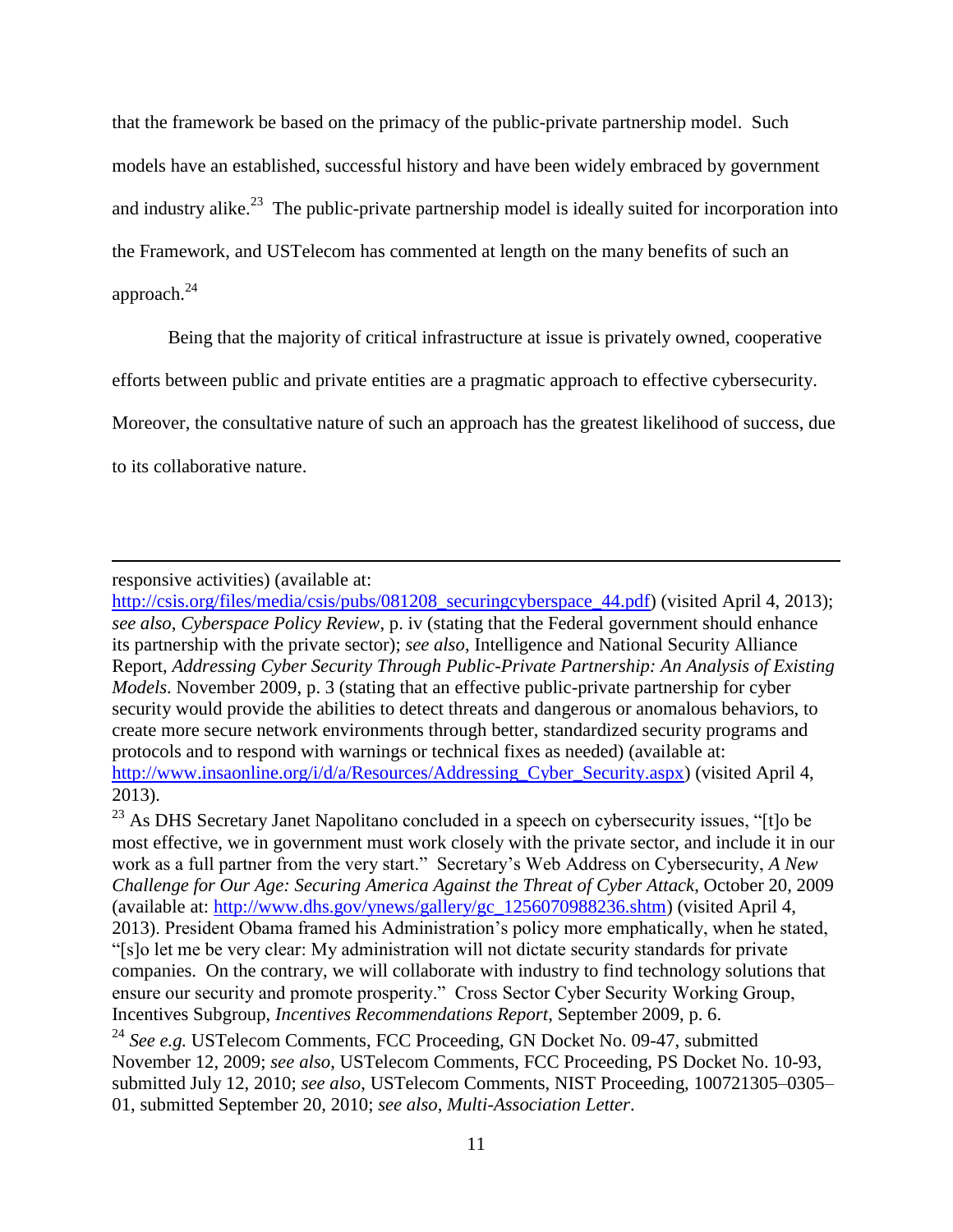Private entity and government stakeholders also have a shared, mutual interest in ensuring the security of all critical infrastructure. Private entity stakeholders already have strong market-based incentives to secure their infrastructure since they operate in highly competitive marketplaces, and their business models are fully dependent on having a secure, resilient and reliable network.<sup>25</sup> Because failures in the cybersecurity realm would result in substantial losses of both customers and revenue, companies invest billions of dollars annually to expand and enhance the security of their networks and infrastructure.<sup>26</sup> For government stakeholders, the national security and public safety concerns related to effective cybersecurity have been well documented. Collectively, private entity and government stakeholders have compelling reasons to work together in a cooperative and effective manner.

Finally, government and private stakeholders can accomplish more working through a collaborative and cooperative effort where each side brings complementary competencies, resources, and capabilities. For example, private stakeholders have valuable entrepreneurial and innovative insights that are of tremendous value to the cybersecurity effort. Additionally, these stakeholders have important insights into cybersecurity approaches that can or cannot work in a competitive marketplace. For its part, the federal government has vast resources in the form of extensive expertise, access to critical resources and a diverse and substantial user base.

### <span id="page-13-0"></span>**V. The Framework Should Foster Increased Information Sharing and Liability Protections for Private Industry Stakeholders.**

The Departments must ensure that the Framework fosters increased information sharing between private industry and government stakeholders. USTelecom's members strive to protect their broadband networks and customers from cybersecurity threats. In doing so, however, they

<sup>25</sup> *See e.g.*, Comments of USTelecom at the FCC, *Cyber Security Certification Program*, PS Docket No. 10-93 (submitted July 12, 2010).  $^{26}$  *Id.* 

<sup>12</sup>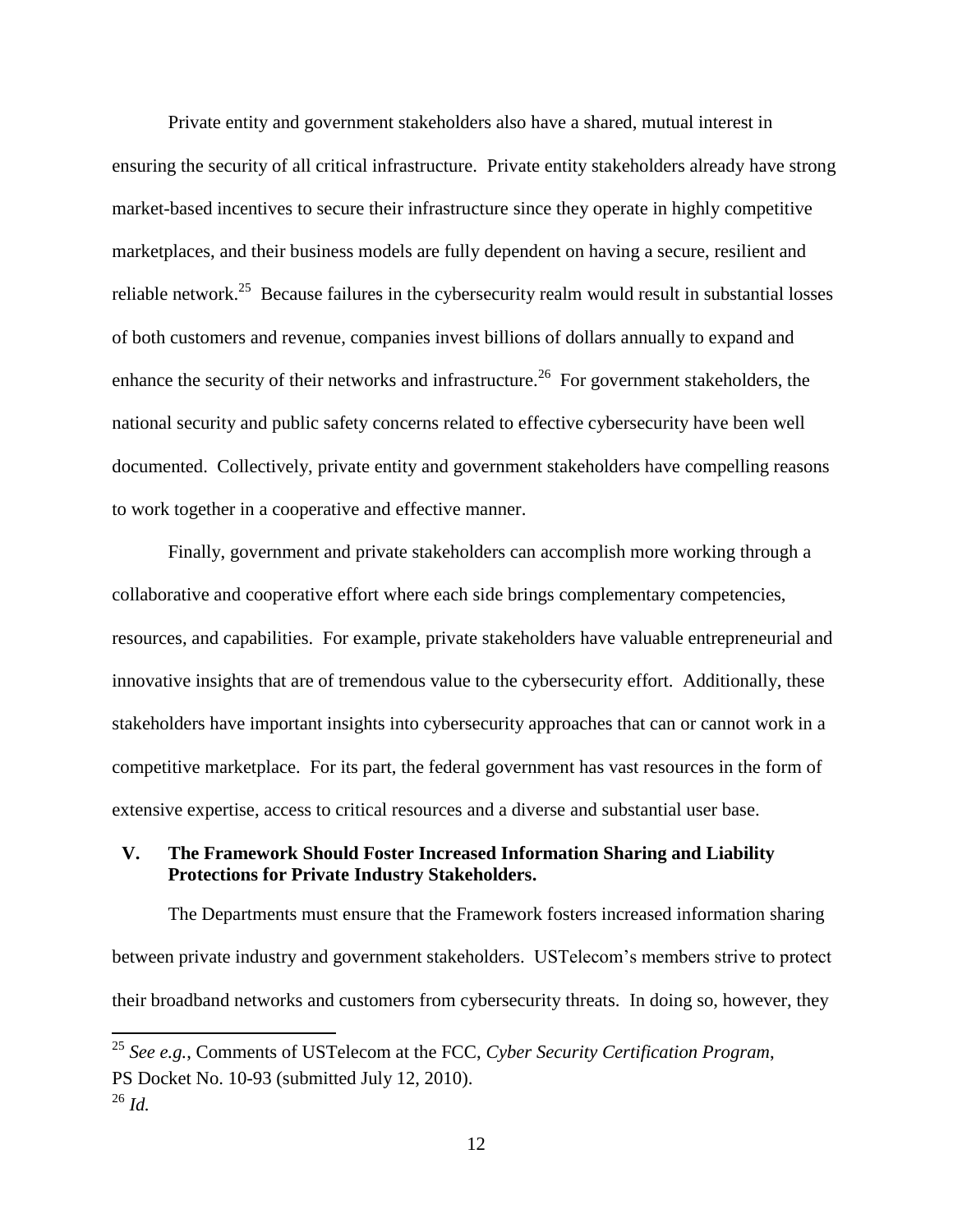face the dual challenge of the risks posed by cyber threats themselves and the uncertainty associated with existing laws when applied to cyber-threat monitoring and response efforts that are utilized to protect their networks during a variety of circumstances.

The current legal frameworks concerning the collection, use, and sharing of information between and among network operators and with the government remains a substantial barrier to effective information sharing between all relevant public and private stakeholders. USTelecom believes that this continuing legal uncertainty, and its effect in limiting the sharing of relevant information about cyber threats, stands as the primary cybersecurity challenge facing our nation today.

The most important role government can play in encouraging efforts to detect and deter cyber threats is to enact legislation that removes this uncertainty and conclusively establishes that cyber threat monitoring and active defenses (*i.e.*, countermeasures) are lawful and encouraged. USTelecom is encouraged that the President's Executive Order on cybersecurity has been described as a "down payment" on future government legislation to secure U.S. critical infrastructure and networks, but the inability of private sector stakeholders to share information with each other, as well as with federal agencies, must ultimately be addressed.<sup>27</sup>

The Executive Order emphasizes the sharing of information on a 'one-way' basis (*i.e.*, from the federal government to private stakeholders), and the Departments should ensure that this guidance is fully implemented into the final Framework. By increasing the volume, timeliness, and quality of cyber threat information shared with U.S. private sector entities, the

<sup>27</sup> *See*, White House Press Release, Executive Order on Improving Critical Infrastructure Cybersecurity, February 12, 2013 (available at: [http://www.whitehouse.gov/the-press](http://www.whitehouse.gov/the-press-office/2013/02/12/executive-order-improving-critical-infrastructure-cybersecurity-0)[office/2013/02/12/executive-order-improving-critical-infrastructure-cybersecurity-0\)](http://www.whitehouse.gov/the-press-office/2013/02/12/executive-order-improving-critical-infrastructure-cybersecurity-0) (visited April 8, 2013).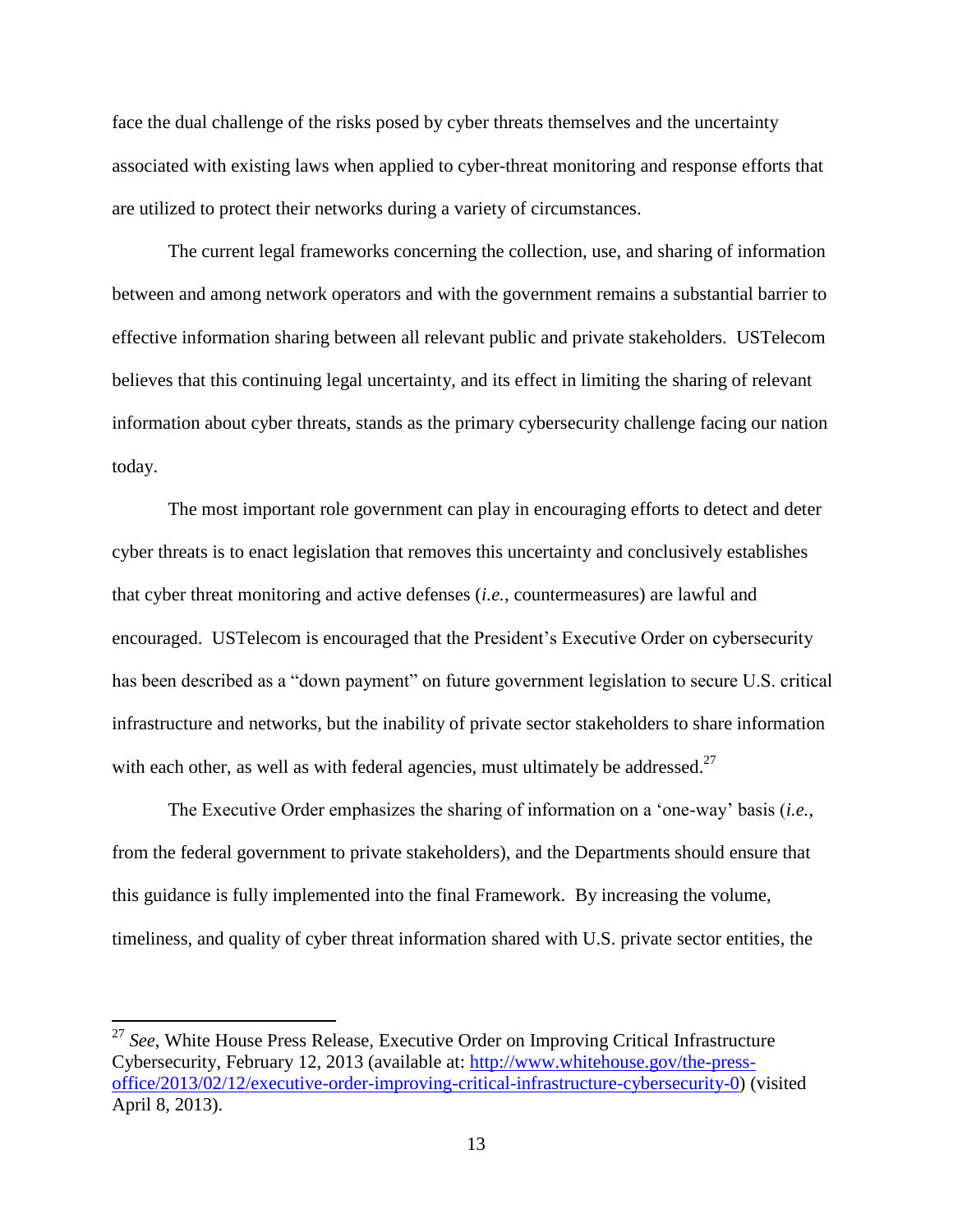federal government and private sector will be able to more efficiently detect, deter and respond to cyber threats.

The Departments will therefore need to ensure that the Framework fosters the development of mechanisms that foster the rapid dissemination of reports to private sector partners. Among other things, the Framework should quickly implement the expansion of the Enhanced Cybersecurity Services program beyond the Defense Industrial Base to all critical infrastructure sectors. In addition, the Framework should fully implement the Executive Order's expansion and expedite the processing of security clearances to certain personnel employed by critical infrastructure owners and operators.

### <span id="page-15-0"></span>**VI. The Framework Should Encourage the Development of Business-case Analyses That are Vital to Securing Funding for Investments in Cybersecurity.**

Given that the majority of critical infrastructure is controlled by private companies, the Framework developed by the Departments must acknowledge the realities of the commercial marketplace. Even within individual critical infrastructure sectors, some companies will have business models supporting cost-recovery for cyber-related efforts, while others may not. The Departments' final Framework must acknowledge these realities since they represent a significant barrier to adoption and successful implementation of effective cybersecurity measures.

This issue was recently acknowledged by a cybersecurity working group within the Communications Security, Reliability and Interoperability Council (CSRIC). In a report released last month by a botnet remediation working group, CSRIC concluded that consideration must be

14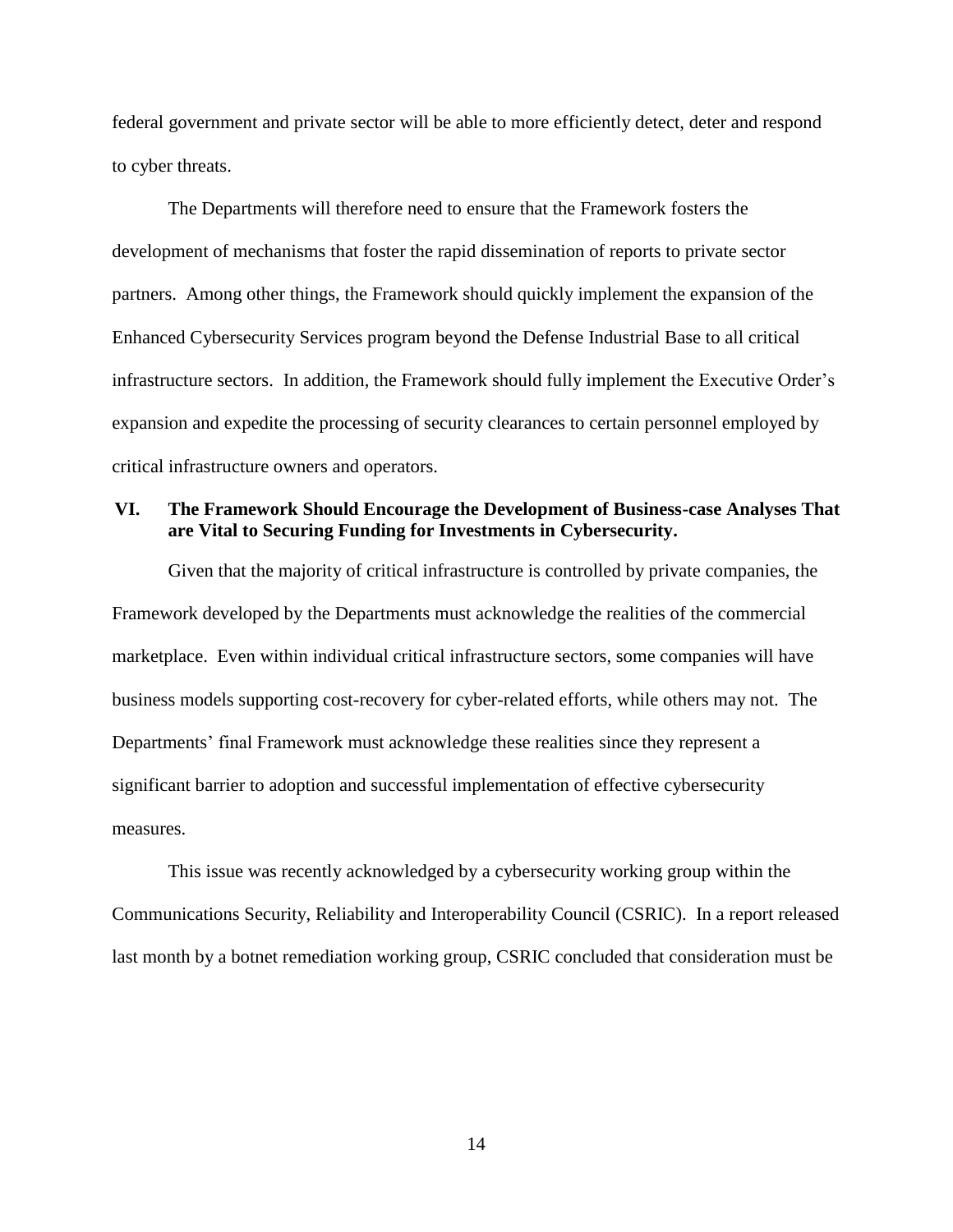given to the technological, consumer, operational, financial and legal barriers that may limit the speed and scope of adoption of cyber-related solutions. $^{28}$ 

For example, the CSRIC report notes that financial barriers can result from an inability to quantify costs or benefits associated with implementing specific recommendations, such as those related to cybersecurity. Cybersecurity related measures often require on-going capital and operating expenses; the larger the investment, the greater the expectation by management for rigorous cost-benefit analyses. 29

Consumer/market barriers can also arise that may limit the ability of providers to implement some cybersecurity measures. For example, implementation of some solutions may be viewed by customers as ineffective (*e.g.*, customers choosing not to participate) or undesirable (*e.g.*, privacy, restrictive terms and conditions). These factors – collectively or individually – must be taken into consideration by the Departments as they develop and implement any Framework that may require material incremental investment in systems or human resources.

In addition to acknowledging these marketplace realities, the Departments should solicit use-cases or studies that show how these obstacles can be overcome. The Departments should also make such studies widely available to government and industry stakeholders so that they may inform the Framework Development process.

### <span id="page-16-0"></span>**VII. The Framework Must Recognize That in Instances Where the Need to Invest Goes Beyond the Ability to Make the Business Case, Incentives are Necessary to Promote Adoption of Best Practices.**

In some circumstances, the absence of business models that support cybersecurity related cost-recovery will mean that the Framework must include the development and availability of

<sup>28</sup> CSRIC Working Group 7 - Botnet Remediation, Final Report, *U.S. Anti-Bot Code of Conduct (ABC) for Internet Services Providers (ISPs), Barrier and Metric Considerations*, March 2013.  $^{29}$  *Id.*, p. 11.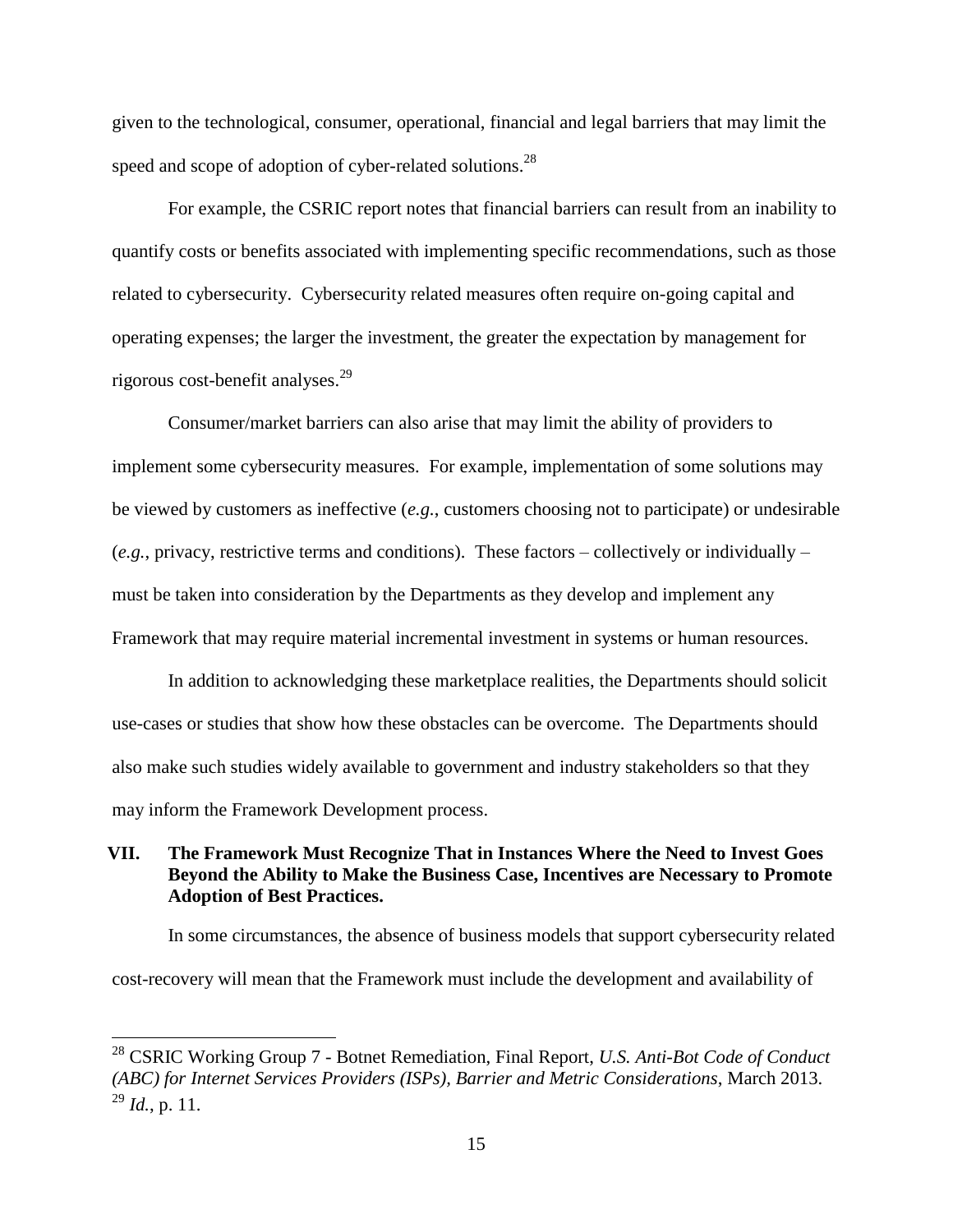viable incentives to promote the adoption of such measures. The Framework should include incentives that are designed to promote participation by stakeholders in cyber-security related efforts. These incentives should be considered an integral component of any public-private approach associated with implementing the Framework.

Through an effective incentives program, the federal government can help facilitate broader adoption of sound cybersecurity practices across *all* critical infrastructure and key resource sectors and within the federal government's own operations. The government should seek to encourage the broader adoption of cybersecurity practices that have already been demonstrated to be effective, while continuing to adapt existing best practices to keep pace with changing cybersecurity developments.

There are a number of positive incentives the federal government could consider to foster increased cybersecurity, including tax incentives to help improve cybersecurity, as well as direct funding and/or grants for cybersecurity research and development. In addition, the cybersecurity landscape could be evaluated in order to identify areas where existing regulatory regimes could be streamlined to alleviate any duplication and ambiguities. Similar measures have been raised in other venues, including leveraging the purchasing power of the Federal Government and reducing regulatory complexity.<sup>30</sup> Collectively, such incentives could bridge the gap between what private sector business plans can support for cybersecurity investment and what might be needed to achieve the additional cybersecurity enhancements desired by policymakers.

Government can and should encourage industry to go beyond efforts already justified by their corporate business needs to assist in broad scale investment to critical infrastructure and key resources through carefully targeted incentives for industry stakeholders. This is the same

<sup>&</sup>lt;sup>30</sup> Testimony of Larry Clinton, President Internet Security Alliance, House Subcommittee on Telecommunications and the Internet, May 1, 2009.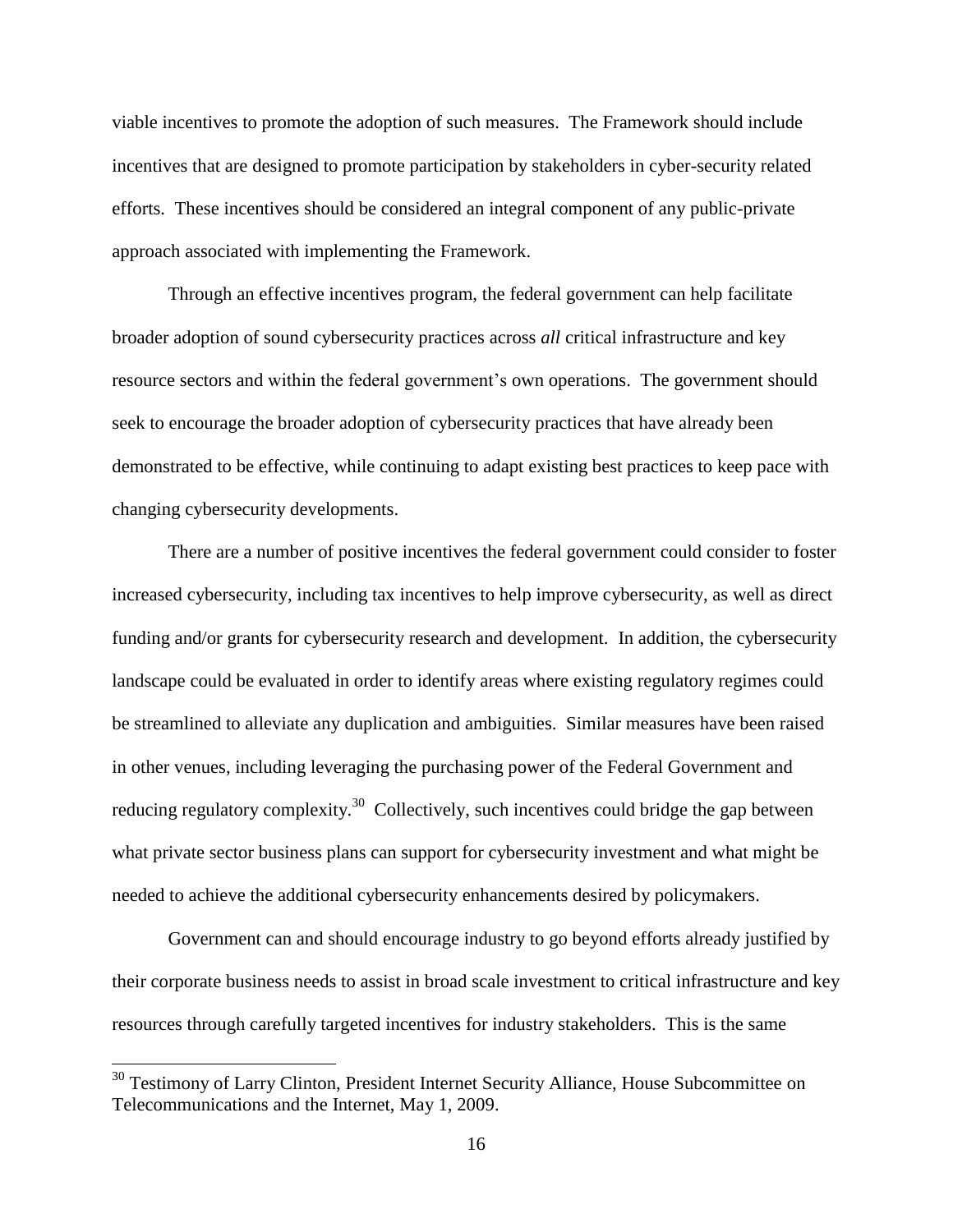conclusion reached in The White House's cybersecurity report, which stated that "[t]he Federal government should consider options for incentivizing collective action and enhance competition in the development of cybersecurity solutions.<sup>31</sup> Possible incentives that the report identifies include adjustments to liability considerations (reduced liability in exchange for improved security or increased liability for the consequences of poor security), indemnification and tax incentives. USTelecom believes that such measures will help foster an environment that encourages and supports incentives for companies to voluntarily adopt widely accepted sound security practices.

### <span id="page-18-0"></span>**VIII. The Framework Must Eliminate Wasteful and Redundant Duplicative Efforts.**

The Framework must enshrine greater coordination of federal governmental cybersecurity efforts. The Departments should ensure that consideration will be given to "issues relating to harmonization of existing relevant standards and integration with existing frameworks."<sup>32</sup>

In particular, there is an urgent need for greater coordination at the federal level regarding the increasing number of federal agencies becoming involved with cybersecurity issues. USTelecom's members participate in numerous cybersecurity initiatives spread across multiple government agencies, where coordination is often lacking. For example, these companies are currently engaged in activities at the Department of Homeland Security (DHS), through participation in efforts involving the Communications Sector Coordinating Council (CSCC), and at the Federal Communications Commission (Commission), through the CSRIC.

As more agencies move into the cybersecurity realm, there is an increasing level of redundant efforts and clouded authority. For example, a search for the word "cybersecurity" on

<sup>31</sup> *Cyberspace Policy Review*, p. 28.

<sup>32</sup> *Notice*, p. 13025.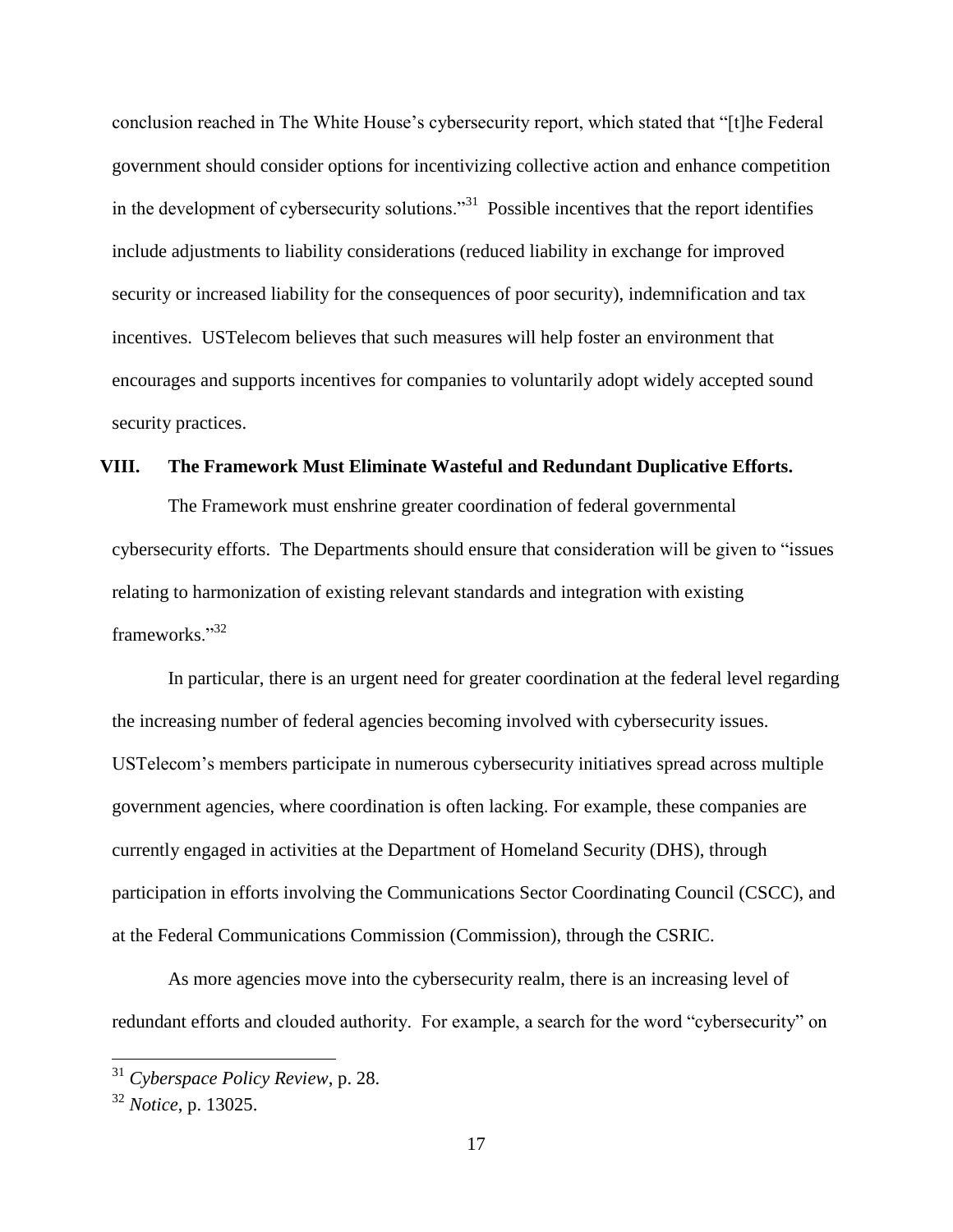the federal government website "Regulations.gov," yields 150 proceedings for notices, proposed rules and rules since January 2010, from a broad range of agencies, including the DHS, the National Institutes of Health, the Tennessee Valley Authority and the United States Coast Guard.<sup>33</sup> A slight change to the spelling of cybersecurity – to "cyber security" – generates 369 separate proceedings.

This is not to say that these agencies should refrain from engaging in cybersecurity issues. Of course, the various agencies must be mindful that every proceeding that they conduct separate from other agencies will place demands on scarce resources from the private sector. This scarcity of resources requires the private sector to choose which proceedings to participate in, meaning that proceedings with limited or disparate participation could develop incomplete factual records. Such a result increases the possibility of reaching erroneous conclusions. Moreover, inasmuch as all of the separate agencies are not participating in, or attempting to track and reconcile the various outcomes of, these hundreds of proceedings, the coordination of federal government cybersecurity policymaking becomes impossible. For this reason, there needs to be a central authority to direct the nation's singular cybersecurity policy.

As one witness before the House Subcommittee on House Committee on Homeland Security, Sub-Committee on Emerging Threats, Cybersecurity, and Science and Technology, testified, "[t]he sheer number of extremely important issues that transcend agency boundaries suggests that the coordination of any national cybersecurity strategy must reside within the one

 $33$  Using the search tools available on the regulations.gov website, USTelecom conducted a search for documents issued by federal agencies that were: 1) Notices; 2) Proposed Rules; and 3) Rules. The search results identified documents issued in 421 separate proceedings from 45 different agencies during the referenced timeframe.